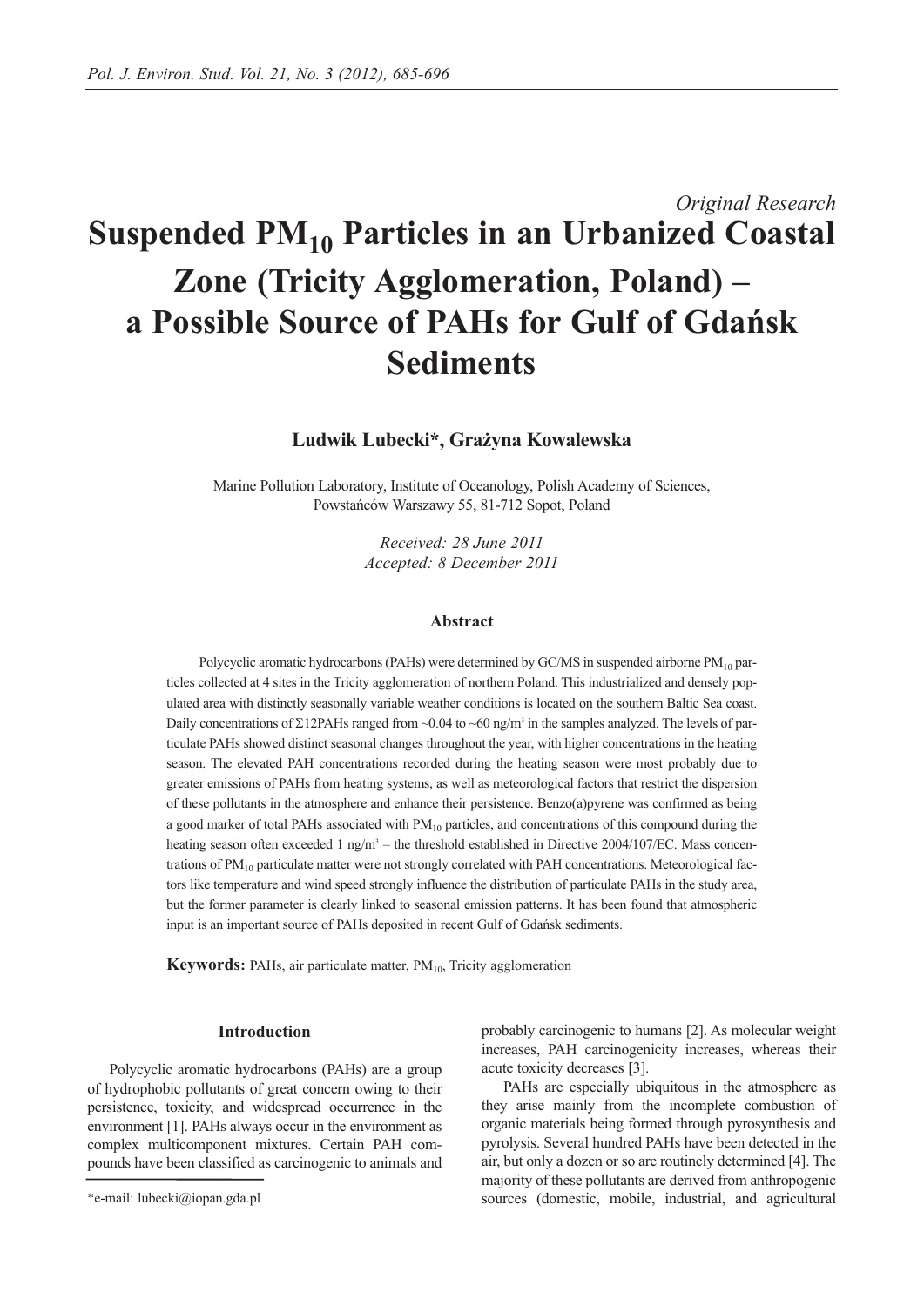emissions) [3], but natural processes like volcanic eruptions, forest, grass, and bush fires, also produce airborne PAHs.

The fate of PAHs in the atmosphere is governed both by their physicochemical properties (e.g. molecular mass, volatility, solubility in water) and by environmental factors (e.g. temperature, humidity, precipitation, wind, solar radiation, type and concentration of particles, other pollutants) [5, 6]. Overall, high molecular weight PAHs (e.g. benzo(a)pyrene) that exhibit the highest carcinogenic potency tend to be associated almost exclusively with particulate matter [3]. Therefore, studies of particulate PAHs are of great importance to environmental and health scientists. PAHs in air are usually determined in particles of diameter  $<$ 10  $\mu$ m (PM<sub>10</sub>), as they are mainly associated with this fraction, which can be retained in the human respiratory tract [7]. PAHs bound to fine particles (esp.  $\leq$  2.5  $\mu$ m) can be transported over long distances and are removed from the atmosphere by wet and dry deposition or transformed *via* photooxidation and other chemical reactions [5].

Because of their adverse health effects on humans, PAHs are regarded as priority air pollutants, and many countries and international organizations have established non-mandatory air quality standards for these compounds, mainly for benzo(a)pyrene, which is the most intensively studied PAH [3].

Poland is considered a major contributor to total benzo(a)pyrene emissions in Europe [8]. The aim of this study was to assess PAH pollution levels in outdoor airborne  $PM_{10}$  particles collected at selected sites from the Tricity area, and to find relationships between PAH levels in PM<sub>10</sub> particles and meteorological factors there. This densely populated area is subject to strong anthropogenic stress. Finally, the influx of these pollutants into Gulf of Gdańsk sediments was estimated.

# **Material and Methods**

This section presents data on materials and methods that were used in this work. The section was divided into four subsections that provide descriptions of the study area, sampling procedures, details of the analytical procedure, and statistical methods applied.

### Study Area

Three cities in northern Poland (NE Pomeranian Voivodeship) – Gdańsk, Sopot, and Gdynia – form a conurbation known as 'Tricity' (in Polish "Trójmiasto"). The Tricity together with adjacent towns and villages forms a larger agglomeration called the Gdańsk Metropolitan Area covering an area of  $\sim$ 1,400 km<sup>2</sup> [9]. Located on the coast of the Gulf of Gdańsk (southern Baltic) near the mouth of the Wisła River and surrounded by forests, this area is inhabited by over 1 million people. There is heavy motor traffic in the area. Gdańsk and Gdynia are both important Polish industrial centers where shipbuilding and shipping play important roles and their ports are important international hubs. Other major branches of industry in this area include petroleum refining, electricity and heat generation, fertilizer manufacture, and food processing. The Tricity attracts many visitors throughout the year, especially in summer. Sopot, situated between Gdańsk and Gdynia, is a popular seaside and health resort.

The Tricity is situated in a temperate climate zone, intermediate between maritime and continental climates, where tropical air masses meet arctic air. Meteorological data show a high temporal year-to-year and day-to-day variability in weather conditions [10]. Local morphological conditions strongly impact the climate at particular sites. Because of the proximity of the Baltic Sea, winters in this area are milder and summers are cooler than in regions inland. The prevailing winds in this region are westerlies and south-westerlies, and mean monthly temperatures are below 18ºC in July and drop below 0ºC in winter. Annual precipitation is mostly around 550 mm, the highest monthly amounts being recorded in July and August.

Most of the air pollution in the Tricity is due to the combustion of fossil fuels in heat- and power-generating plants, small boiler-rooms, and motor vehicle emissions [11].

## Sampling Procedure

Samples of airborne particulate matter with an aerodynamic diameter smaller than 10  $\mu$ m (PM<sub>10</sub>) were obtained from the ARMAAG Foundation (Fundacja Agencja Monitoringu Regionalnego Atmosfery Aglomeracji Gdańskiej), the Agency of Regional Air Quality Monitoring in the Gdańsk Metropolitan Area. PM<sub>10</sub> samples were collected at four urban stations belonging to the air quality monitoring network in the Tricity: AM3 – Gdańsk- Nowy Port, AM6 – Sopot, AM4 – Gdynia-Pogórze, AM10 – Gdynia-Port (Fig. 1). Aerosol sampling was carried out using a continuous particulate analyzer (FH 62 I-R, Eberline Instruments GmbH) at a height of 4 m above ground level and operated at a volumetric flow rate of 1 m3 /h. Samples were collected in 24-hour cycles on GF 10 glass fibre filters for 7 consecutive days (including weekends) during each campaign. Altogether,  $42 \text{ PM}_{10}$  samples were taken during the heating (28 samples) and non-heating (14 samples) seasons. The characteristics of the sampling stations are given in Table 1.  $PM_{10}$  concentrations and meteorological parameters (temperature, relative humidity, solar radiation, wind speed and direction; KRONEIS GmbH) were also monitored at these sites. Wind directions were categorized according to 8 cardinal points: N, NE, E, SE, S, SW, W, NW.

## Extraction, Clean-up and Analysis of PAHs

Samples of airborne particulate matter were sonicationextracted with acetonitrile  $(5 \times 20 \text{ ml})$ , and combined acetonitrile fractions were evaporated to dryness in a rotary evaporator. The raw extract was cleaned up by thin-layer chromatography (TLC). The TLC chromatogram was developed in the acetone:hexane (4:7 v/v) system. The fraction of PAHs detected on the TLC plate under UV light was extracted with acetonitrile.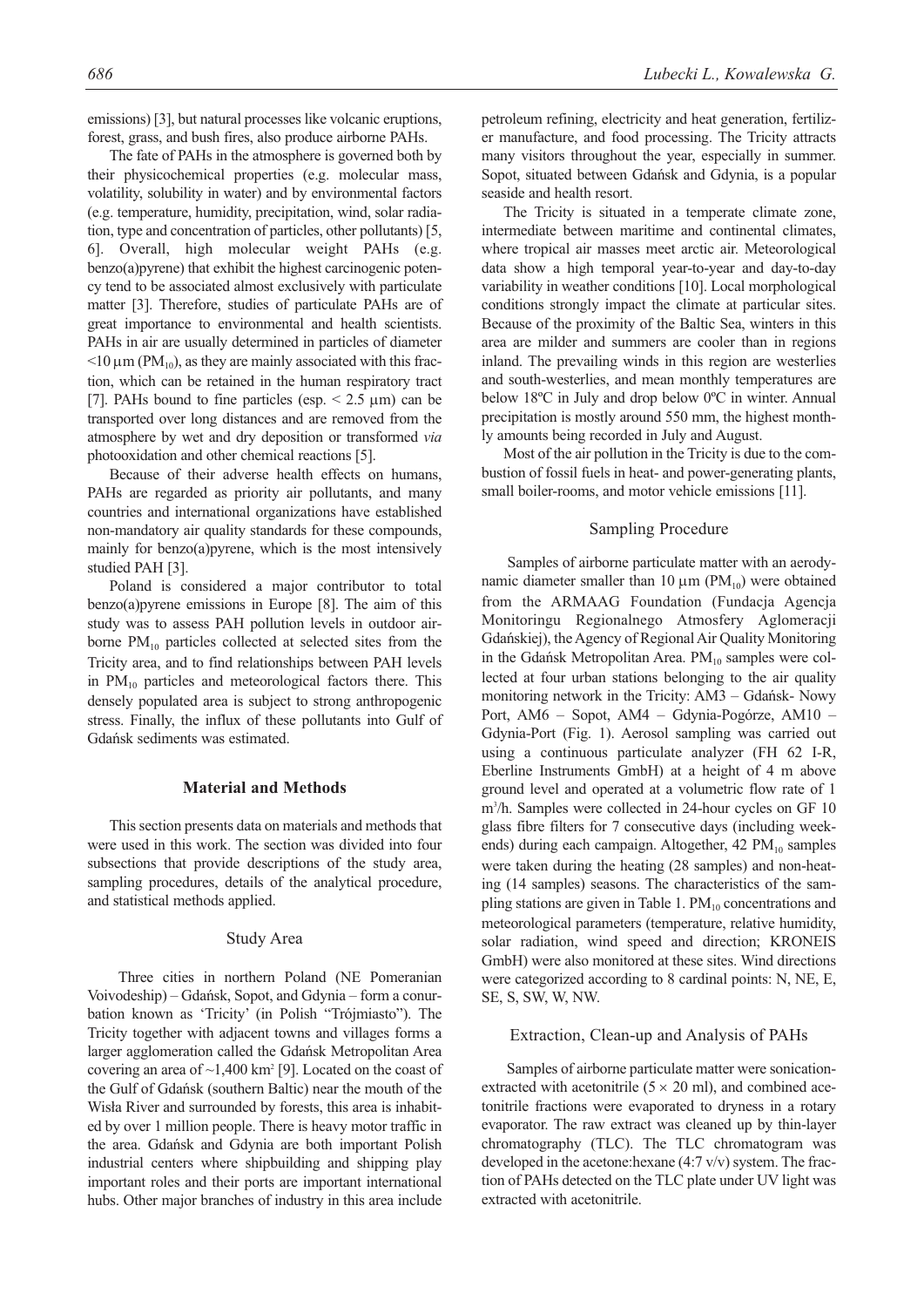The extracts dissolved in isooctane were analyzed by gas chromatography with an ion trap mass spectrometer detector (Varian GC/MS, Saturn 2100T). The carrier gas was helium. The extract was injected in splitless mode. The injector temperature was 310ºC. Nonpolar fused silica capillary columns CP-Sil 8 CB Low Bleed/MS and VF-5ms (5% phenyl-substituted dimethylpolysiloxane phase, 0.25 mm ID $\times$ 60 m, 0.25 µm film thickness) were used. The oven temperature was held isothermally at 120ºC for 2 min, then programmed at 30ºC/min to 240ºC, held for 4 min, next programmed at 25ºC/min to 275ºC, held for 19 min, programmed at 5ºC/min to 280ºC, and finally held for 15 min. The temperature of the ion trap was 210ºC and the transfer line was kept at 280ºC. 12 individual PAH compounds were determined: phenanthrene (Phen), anthracene (Ant), fluoranthene (Fla), pyrene (Py), benzo(a)anthracene  $(B(a)A)$ , chrysene (Chry), benzo(b)fluoranthene  $(B(b)F)$ , benzo(k)fluoranthene (B(k)F), benzo(a)pyrene (B(a)P), indeno(1,2,3-cd)pyrene (Ip), dibenzo(a,h)anthracene (DBA), and benzo(ghi)perylene (Bper). PAHs were quantified by an external standard method. Standard PAH solutions were purchased from LGC Promochem. The analytical procedure was validated on the basis of certified reference material IAEA-159.

## Statistical Analysis

The results were subjected to statistical analysis using Microsoft Office Excel and STATISTICA 6.0 software. Data were mostly normally distributed (Shapiro-Wilk test), and Pearson correlation (parametric) analysis was therefore applied to determine the strength of the linear relationship between variables. Correlation coefficients with p<0.05 were considered significant. Differences between the arithmetic means of various groups of variables were regarded as significant for p<0.05 using the relevant statistical tests.

## **Results and Discussion**

The section presents results of this work and their interpretation. The section was divided into six subsections that deal with PAH concentrations in airborne  $PM_{10}$  particles. Correlations of PAHs with meteorological data were presented. In addition, atmospheric input of PAHs to the Gulf of Gdańsk was estimated.

# PAH Levels

Daily concentrations of total (Σ12PAHs) and individual PAH compounds in suspended  $PM_{10}$  airborne particulates expressed as ng per air volume (ng/m<sup>3</sup>) are reported in Table 2. Total PAH contents varied over a broad range, depending on site and season. Σ12PAHs concentrations averaged for 24-hour cycles were found to vary from  $\sim 0.04$  to  $\sim 60$  ng/m<sup>3</sup> in the samples.

The  $PM_{10}$  samples from the Tricity can be classified as moderately polluted compared with the extensive set of worldwide data listed in Table 3. However, direct comparisons with literature data should be undertaken with caution because of the specific locations of particular sites, and the differences in sampling methodology and analytical techniques employed by other authors [12]. It was found that distinctly higher maximum PAH levels were recorded in many Chinese urban areas. On the other hand, far lower PAH concentrations than in the Tricity were reported for polar regions.

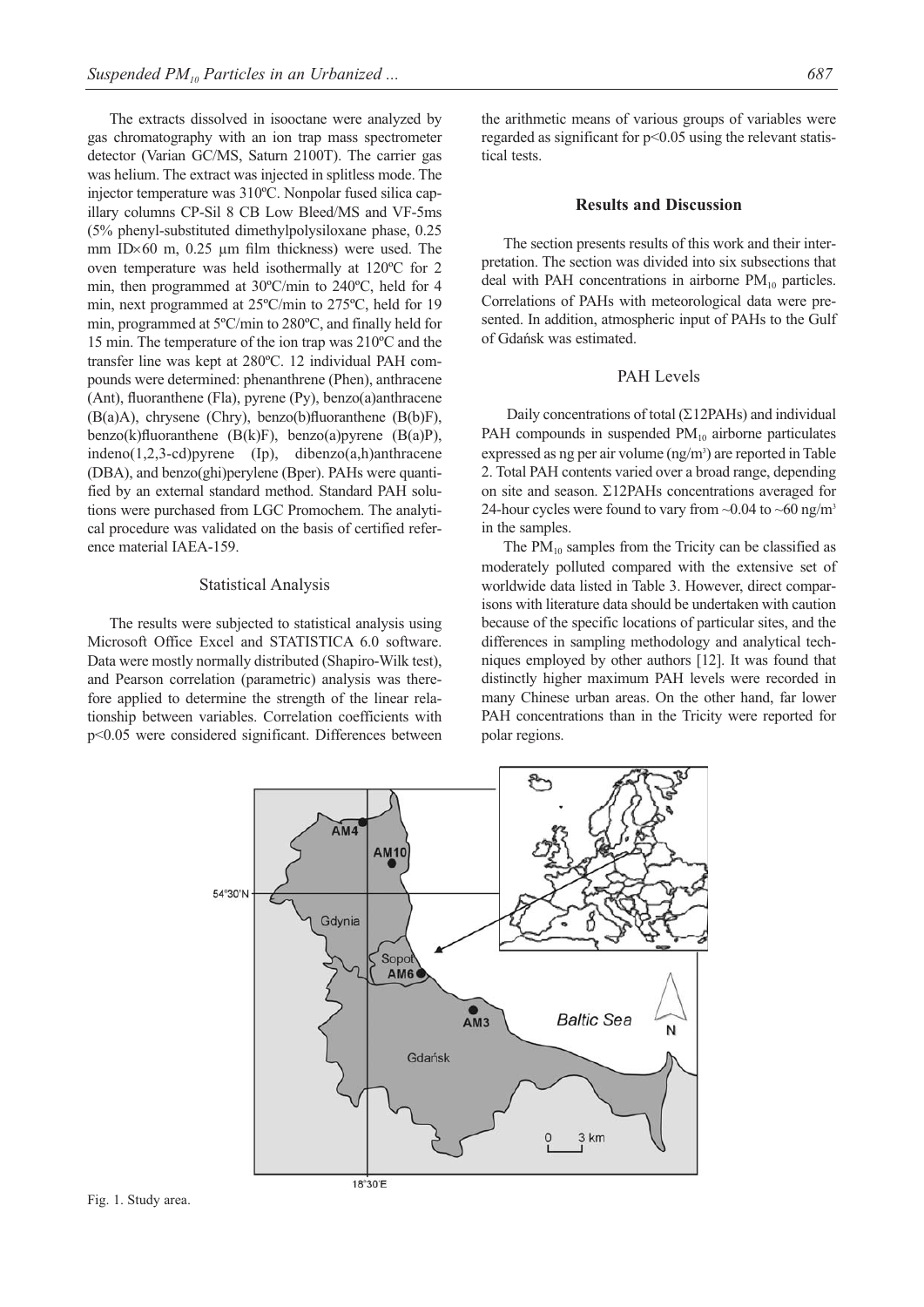|                 |                          |                                                                     |                                                                                                                                                                                 | Sampling                       | $PM_{10}$                        |                         |                         | Meteorological parameters                                                      |                                |                                     |
|-----------------|--------------------------|---------------------------------------------------------------------|---------------------------------------------------------------------------------------------------------------------------------------------------------------------------------|--------------------------------|----------------------------------|-------------------------|-------------------------|--------------------------------------------------------------------------------|--------------------------------|-------------------------------------|
|                 | Station   Coordinates    | Location                                                            | Site description                                                                                                                                                                | period                         | $\left[\mu g/m^3\right]$         | [Col                    | [%]<br>RH               | $[W/m^2]$<br>$SR$ <sup>a</sup>                                                 | [m/s]<br>WS                    | $\mathbb{W}\mathrm{D}^\mathrm{b}$   |
| AM4             | 54°33'39"N               | Gdynia-Pogórze,                                                     | high-rise buildings, in the<br>vicinity of green areas, $\sim$ 200 m from a<br>residential area,                                                                                | $26.03.2004 -$<br>1.04.2004    | $(11.2 - 48.1)^{\circ}$<br>27.1° | $(1.7-6.5)$<br>4.5      | $(73.6 - 92.6)$<br>82.9 | $(580-4,402)$<br>2,447                                                         | (0.94.2)<br>$\frac{1}{2}$      | NE, SW, W, NW<br>$(each \sim 20\%)$ |
|                 | 18°29'36"E               | Porębskiego, 70m ASL                                                | major road, ~1.4 km from a combined heat<br>and power plant                                                                                                                     | $18.06.2004 -$<br>24.06.2004   | $(15.9 - 33.9)$<br>22.6          | $(11.7 - 18.0)$<br>14.8 | $(67.3 - 90.6)$<br>78.7 | $(2, 817 - 5, 991)$<br>4,651                                                   | $(1.6 - 2.3)$<br>$\frac{8}{1}$ | SE (38%)<br>$S(31\%)$               |
|                 | 54°31'31"N               | Gdynia-Port, Wendy, 4m                                              | industrial area, close to railway lines, in the                                                                                                                                 | $26.03.2004 -$<br>1.04.2004    | $(21.0 - 85.0)$<br>45.1          | $(1.5-6.1)$<br>3.6      | $(68.0 - 84.7)$<br>78.0 | $(580 - 4,402)$<br>2,447                                                       | $(1.2 - 3.4)$<br>2.2           | NW (22%)<br>W(43%)                  |
| AM10            | 18°32'11"E               | <b>ASL</b>                                                          | vicinity of Gdynia Harbour, ~2.5 km from<br>Gdynia Container Terminal                                                                                                           | $-18.06.2004$<br>24.06.2004    | 47.3                             | 14.4                    | 77.9                    | $(25.9-94.2)$ $(11.6-17.8)$ $(65.7-89.4)$ $(2,817-5,991)$ $(1.7-3.2)$<br>4,651 | 2.1                            | SW (22%)<br>E(29%)<br>S(19%)        |
| AM <sub>6</sub> | 54°25'54"N<br>18°34'47"E | Sopot-Dolny Taras, Bitwy<br>pod Płowcami, 5m ASL                    | in the vicinity of green areas, $\sim$ 180 m from<br>.45 km from the seashore<br>a major road, $\sim$ 0.                                                                        | $  17.01.2007 -$<br>23.01.2007 | $(8.5 - 19.4)$<br>14.1           | $(-0.8 - 8.3)$          | $(74.1 - 89.1)$<br>83.0 | $(219-945)$<br>519                                                             | $(2.0 - 4.4)$<br>3.0           | SW (46%)<br>W (24%)                 |
| AM <sub>3</sub> | S4°24'03"N<br>18°39'27"E | Wyzwolenia, 3 m ASL<br>Gdańsk-Nowy Port,                            | residential area, high-rise buildings, ~100 m<br>from a road, in the vicinity of green areas,<br>$\sim$ 3 km from a combined heat and power<br>plant, ~0.9 km from the seashore | $17.01.2007 -$<br>23.01.2007   | $(11.0 - 26.3)$<br>17.2          | $(-1.9 - 6.5)$<br>3.5   |                         | $(219-945)$<br>519                                                             | ı                              |                                     |
|                 |                          | a) data from site AM6, sum of all SR values from daily measurements |                                                                                                                                                                                 |                                |                                  |                         |                         |                                                                                |                                |                                     |

b) dominant wind directions indicated<br>  $\mathbf c)$  mean value b) dominant wind directions indicated

c) mean value

d) range levelAbbreviations:  $PM_{10}$  – concentration of airborne PM<sub>10</sub> particulate matter, t – temperature, RH – relative humidity, SR – solar radiation, WS – wind speed, WD – wind direction, ASL – above sea

Table 1. Characteristics of the sampling stations. Table 1. Characteristics of the sampling stations.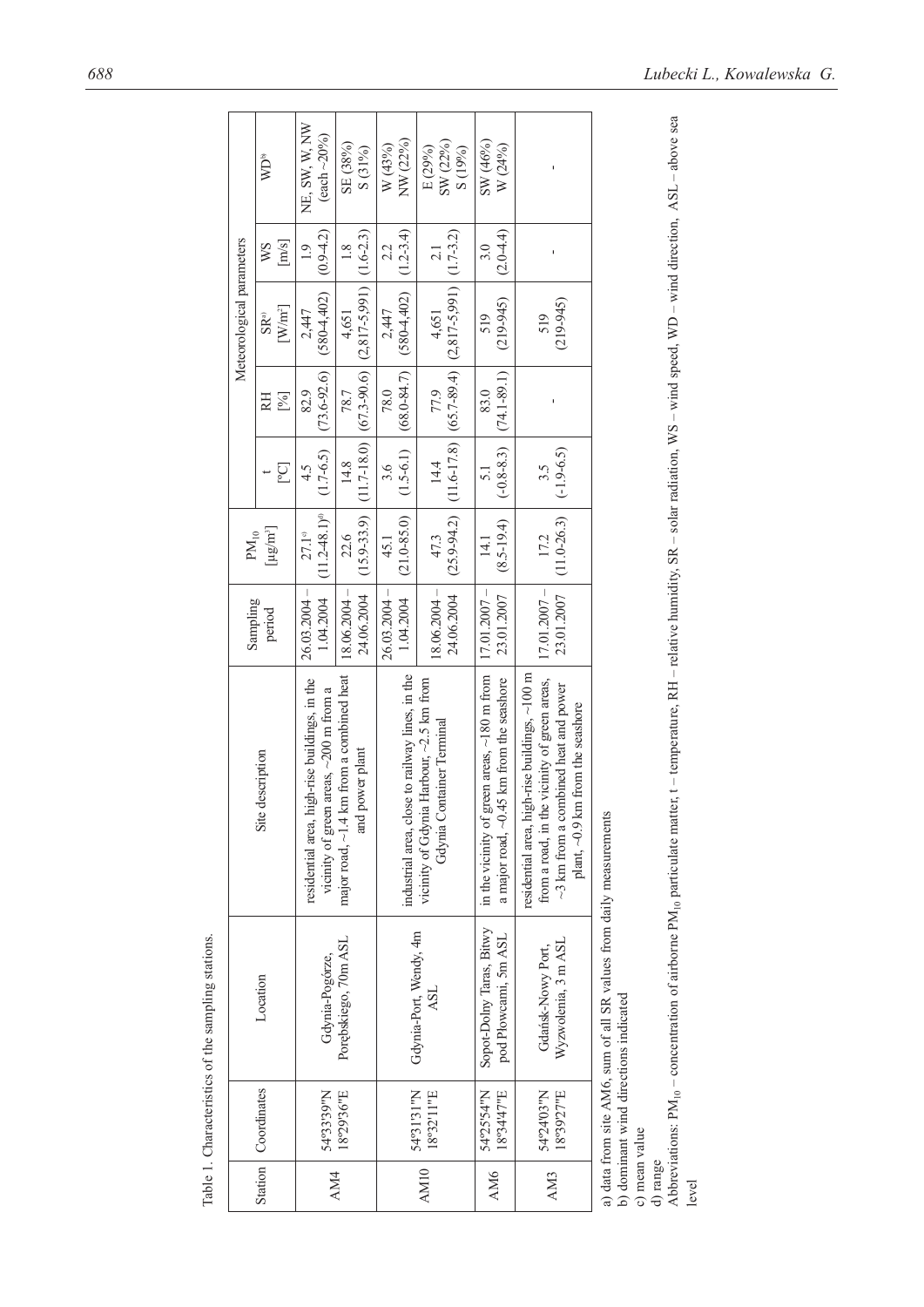# Temporal Trends

At stations AM4 (Gdynia-Pogórze) and AM10 (Gdynia-Port), PAH contents were distinctly higher in samples taken in March/April 2004 than in June 2004 (Table 2). Mean Σ12PAHs concentrations for weekly series at station AM4 were equal to 19.7 ng/m<sup>3</sup> in the heating season and only 2.6 ng/m<sup>3</sup> in the non-heating one, and they were statistically different (Kolmogorov-Smirnov test –  $p<0.05$ ). Similar temporal trends were recorded for site AM10 (15.5  $ng/m<sup>3</sup>$  – winter; 2.6 ng/m<sup>3</sup> – summer; statistically significant differences – Cochran-Cox test –  $p$ <0.05). Weekly means of Σ12PAHs concentrations recorded during the 2004 heating season at stations AM4 and AM10 were not statistically different (Student's t-test –  $p$ >0.05), as was the case at sites AM6 and AM3 in 2007. Although the highest concentrations of Σ12PAHs in airborne particulate matter were reported in the heating season, there were significant changes in PAH levels for particular sampling campaigns, e.g. the Σ12PAHs concentration at station AM3 was found to be 60 ng/m<sup>3</sup> on  $23<sup>rd</sup>$  January 2007, but only 5 ng/m<sup>3</sup> on 19th January 2007. Total PAH concentrations in daily samples during each campaign do not reflect the weekly variations in vehicular traffic volume because Σ12PAHs contents were in general similar during weekdays and at the weekend.

The distinctly higher PAH contents in the air particles found in the heating season can probably be attributed to the high intensity of emissions from the domestic lowenergy combustion of solid fuels (coal, wood). In addition, at low temperatures car engines emit more PAHs because of the less efficient combustion of fuels (the 'cold start effect'). Furthermore, lower doses of solar radiation reduce the rate of photochemical transformation, and low temperatures favor the enhanced condensation of these compounds in the gas phase and its sorption to particulate matter [3]. The higher PAH concentrations noted during the heating season also result from the reduced dispersion of pollutants during cold periods because of the lower mixing heights in comparison with the non-heating season [13].

Other authors recognized similar seasonal trends. By using artificial neural networks, Wesołowski et al. [14] demonstrated significant changes in PAH levels (8 PAH compounds) in the city of Gdańsk between the heating and non-heating seasons between 1997 and 2001. Within the framework of air quality monitoring conducted in the province of Pomerania, an increased content of benzo(a)pyrene in  $PM_{10}$  outdoor dust was also reported in the heating season, whereas in summer it was mostly below the level of quantification [15]. Higher concentrations of PAHs associated with airborne particulate matter were also recorded during winter by other researchers in different areas worldwide, where there are significant seasonal changes in weather conditions [3, 16]. For example, Huang et al. [17] recorded a 16-fold greater content of high molecular weight PAHs in winter than in summer in the air of Beijing (China).

### Proportions of n-Ring PAHs

The highest proportions of 4-ring PAHs in Σ12PAHs were found in airborne  $PM_{10}$  samples collected during the heating season (Fig. 2). The mean proportions of these compounds ranged from 40.4 to 44.6%, which agrees well with the results reported for 6 urban sites in Europe (41- 47%) by Saarnio et al. [18]. The contents of the sum of 3 ring PAHs were distinctly lower than for other groups of 4, 5, and 6-ring PAHs, most probably due to their higher volatility. It should be stressed that the mean proportions of particular groups of n-ring PAHs were similar at all the sites.

#### Benzo(a)pyrene

Benzo(a)pyrene is widely recognized as a marker of air pollution by PAH compounds [19]. For  $PM_{10}$  samples collected in the heating season, a strong correlation (r=0.98, p<0.05) between the content of benzo(a)pyrene and Σ12PAHs was recorded, which makes this compound a good indicator of PAH pollution levels in the  $PM_{10}$  particles examined in the present research. Correlation coefficients of benzo(a)pyrene with other, individual PAH compounds for the heating period varied from 0.76 to 0.99 and were statistically significant, with the exception of anthracene, which implies that PAH composition patterns were similar at the sites studied.

Benzo(a)pyrene is the most widely investigated PAH compound, and different approaches have been developed to assess the carcinogenicity of particular PAHs based on their relative potency to benzo(a)pyrene [20]. Benzo(a) pyrene equivalent concentrations  $(B(a)P-eq)$  were calculated for Σ12PAHs (Table 2) on the basis of toxic equivalency factors (TEFs), following the cancer risk estimate by Nisbet and LaGoy [21]. Mean weekly B(a)P-eq values exceeded 1 ng/m<sup>3</sup> at all the sites during the heating season  $(5.3\n-6.6 \text{ ng/m}^3)$ , but were significantly lower in the



Fig. 2. Percentages of 3-,4-,5-, and 6-ring PAHs in Σ12PAHs in airborne  $PM_{10}$  samples collected in the Tricity agglomeration during the heating season.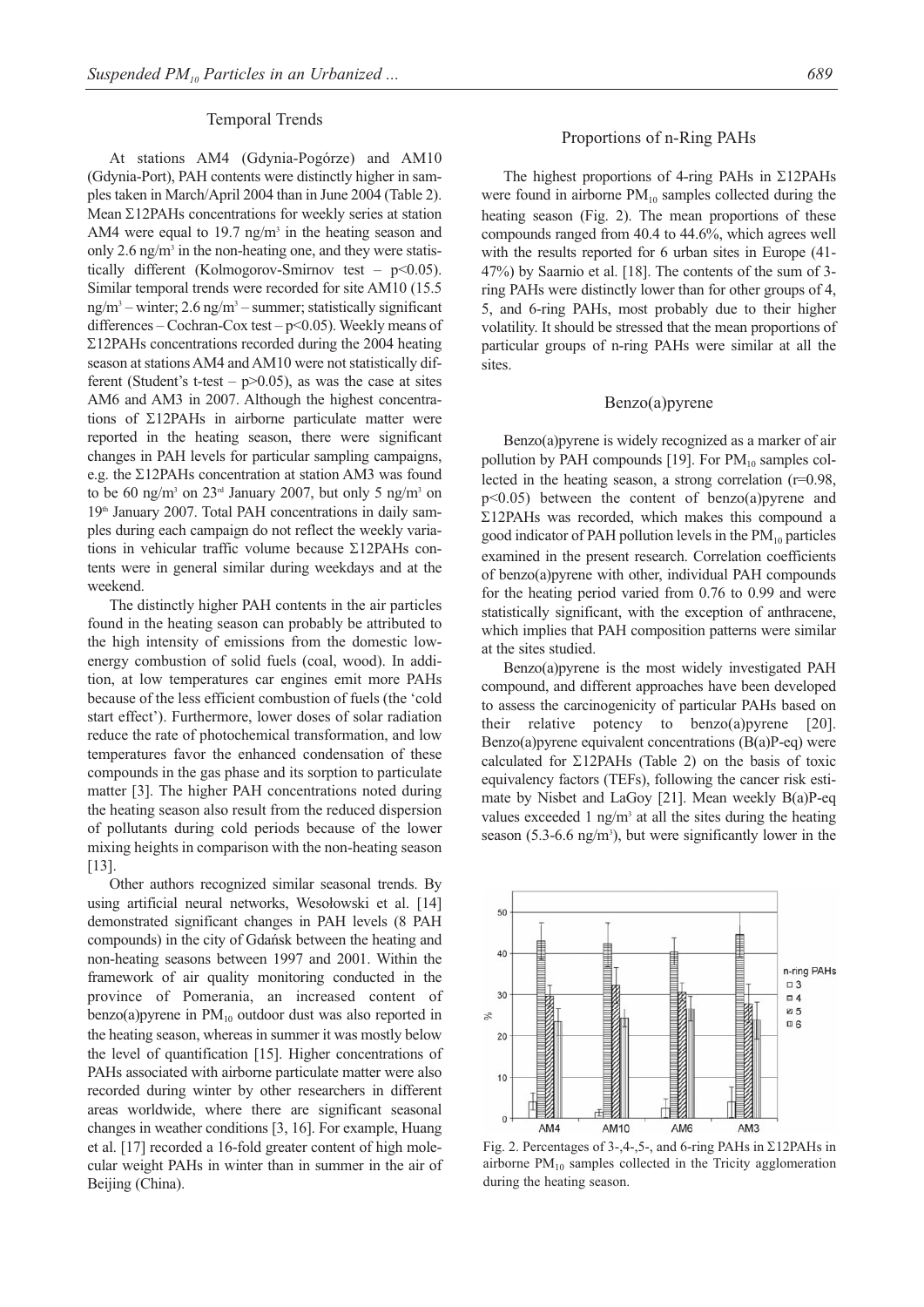| 14.5<br>11.6<br>11.5<br>16.4<br>5.4<br>6.0<br>0.6<br>0.6<br>4.6<br>1.3<br>0.4<br>$\widetilde{0}$ .5<br>3.3<br>0.4<br>6.6<br>52<br>0.0<br>1.4<br>0.4<br>4.7<br>53<br>2.3<br>$4\cdot$<br>53<br>53<br>$\overline{0}$ .<br>$\Xi$<br>$\overline{61}$<br>$\overline{0}$<br>30.8<br>12.0<br>36.5<br>19.6<br>12.5<br>15.5<br>60.2<br>14.0<br>21.7<br>19.5<br>0.04<br>12.3<br>$18.1\,$<br>38.7<br>15.1<br>2.6<br>2.6<br>1.5<br>12.1<br>5.0<br>1.8<br>2.2<br>4.7<br>9.8<br>5.9<br>4.8<br>6.7<br>1.7<br>2.1<br><b>MEAN</b><br><b>MEAN</b><br><b>MEAN</b><br><b>MEAN</b><br><b>MEAN</b><br><b>MEAN</b><br>1.80<br>1.80<br>$<\!1.80$<br>$<1.80$<br>1.80<br><0.50<br>1.80<br>3.45<br>1.96<br>3.46<br>$0.58\,$<br>3.63<br>1.32<br>5.44<br>1.49<br>1.53<br>0.51<br>$_{\rm SD}$<br>S <sub>D</sub><br>S <sub>D</sub><br>$_{\rm SD}$<br>$\rm S\hspace{-1.2mm}D$<br>SD<br>1.40<br>1.90<br>1.90<br>1.90<br>1.90<br>1.90<br><0.50<br>1.90<br><0.25<br>2.10<br>1.78<br>1.44<br>0.70<br>0.38<br>0.58<br>0.76<br>1.43<br>$<\!\!1.80$<br>$<1.80$<br>$<1.80$<br>1.80<br>0.75<br>2.42<br>2.39<br>2.29<br>2.00<br>0.72<br>7.88<br>3.84<br>1.64<br>1.84<br>0.71<br>4.31<br>5.41<br>$<\!\!0.80$<br>$<\!\!0.80$<br>$<\!\!0.80$<br><0.80<br>1.34<br>5.15<br>0.85<br>2.79<br>0.94<br>0.40<br>2.94<br>0.90<br>0.84<br>0.20<br>2.68<br>0.13<br>0.77<br>40,40<br>2.10<br>1.17<br>0.52<br>0.28<br>0.68<br>0.55<br>0.25<br>0.75<br>2.39<br>0.80<br>2.04<br>0.82<br>0.47<br>0.77<br>0.21<br>1.61<br>$<\!\!0.60$<br>4.30<br>2.40<br>0.79<br>0.58<br>0.66<br>1.13<br>0.63<br>0.79<br>5.47<br>4.34<br>1.69<br>0.83<br>4.39<br>1.53<br>127<br>1.90<br>$-0.80$<br>$<0.80$<br>$-0.80$<br>$-0.80$<br>$-0.80$<br>$-0.80$<br>1.99<br>1.35<br>0.49<br>1.20<br>0.42<br>6.13<br>1.45<br>4.23<br>3.43<br>3.87<br>0.81<br>$-0.90$<br>0.90<br><0.90<br><0.90<br>< 0.90<br>0.90<br>1.16<br>3.78<br>1.62<br>0.30<br>6.86<br>1.12<br>3.34<br>0.37<br>3.99<br>0.94<br>0.31<br>0.02<br>0.02<br>0.02<br>0.02<br>1.15<br>$0.18\,$<br>1.16<br>1.62<br>0.28<br>2.45<br>0.52<br>0.69<br>7.65<br>1.45<br>5.03<br>0.52<br>4.67<br>0.76<br>0.19<br>2.56<br>0.38<br>1.90<br>5.44<br>0.04<br>0.55<br>1.33<br>0.29<br>0.73<br>4.98<br>$1.07\,$<br>7.73<br>0.47<br>1.23<br>2.1 |
|--------------------------------------------------------------------------------------------------------------------------------------------------------------------------------------------------------------------------------------------------------------------------------------------------------------------------------------------------------------------------------------------------------------------------------------------------------------------------------------------------------------------------------------------------------------------------------------------------------------------------------------------------------------------------------------------------------------------------------------------------------------------------------------------------------------------------------------------------------------------------------------------------------------------------------------------------------------------------------------------------------------------------------------------------------------------------------------------------------------------------------------------------------------------------------------------------------------------------------------------------------------------------------------------------------------------------------------------------------------------------------------------------------------------------------------------------------------------------------------------------------------------------------------------------------------------------------------------------------------------------------------------------------------------------------------------------------------------------------------------------------------------------------------------------------------------------------------------------------------------------------------------------------------------------------------------------------------------------------------------------------------------------------------------------------------------------------------------------------------------------------------------------------------------------------------------------------|
|                                                                                                                                                                                                                                                                                                                                                                                                                                                                                                                                                                                                                                                                                                                                                                                                                                                                                                                                                                                                                                                                                                                                                                                                                                                                                                                                                                                                                                                                                                                                                                                                                                                                                                                                                                                                                                                                                                                                                                                                                                                                                                                                                                                                        |
|                                                                                                                                                                                                                                                                                                                                                                                                                                                                                                                                                                                                                                                                                                                                                                                                                                                                                                                                                                                                                                                                                                                                                                                                                                                                                                                                                                                                                                                                                                                                                                                                                                                                                                                                                                                                                                                                                                                                                                                                                                                                                                                                                                                                        |
|                                                                                                                                                                                                                                                                                                                                                                                                                                                                                                                                                                                                                                                                                                                                                                                                                                                                                                                                                                                                                                                                                                                                                                                                                                                                                                                                                                                                                                                                                                                                                                                                                                                                                                                                                                                                                                                                                                                                                                                                                                                                                                                                                                                                        |
|                                                                                                                                                                                                                                                                                                                                                                                                                                                                                                                                                                                                                                                                                                                                                                                                                                                                                                                                                                                                                                                                                                                                                                                                                                                                                                                                                                                                                                                                                                                                                                                                                                                                                                                                                                                                                                                                                                                                                                                                                                                                                                                                                                                                        |
|                                                                                                                                                                                                                                                                                                                                                                                                                                                                                                                                                                                                                                                                                                                                                                                                                                                                                                                                                                                                                                                                                                                                                                                                                                                                                                                                                                                                                                                                                                                                                                                                                                                                                                                                                                                                                                                                                                                                                                                                                                                                                                                                                                                                        |
|                                                                                                                                                                                                                                                                                                                                                                                                                                                                                                                                                                                                                                                                                                                                                                                                                                                                                                                                                                                                                                                                                                                                                                                                                                                                                                                                                                                                                                                                                                                                                                                                                                                                                                                                                                                                                                                                                                                                                                                                                                                                                                                                                                                                        |
|                                                                                                                                                                                                                                                                                                                                                                                                                                                                                                                                                                                                                                                                                                                                                                                                                                                                                                                                                                                                                                                                                                                                                                                                                                                                                                                                                                                                                                                                                                                                                                                                                                                                                                                                                                                                                                                                                                                                                                                                                                                                                                                                                                                                        |
|                                                                                                                                                                                                                                                                                                                                                                                                                                                                                                                                                                                                                                                                                                                                                                                                                                                                                                                                                                                                                                                                                                                                                                                                                                                                                                                                                                                                                                                                                                                                                                                                                                                                                                                                                                                                                                                                                                                                                                                                                                                                                                                                                                                                        |
|                                                                                                                                                                                                                                                                                                                                                                                                                                                                                                                                                                                                                                                                                                                                                                                                                                                                                                                                                                                                                                                                                                                                                                                                                                                                                                                                                                                                                                                                                                                                                                                                                                                                                                                                                                                                                                                                                                                                                                                                                                                                                                                                                                                                        |
|                                                                                                                                                                                                                                                                                                                                                                                                                                                                                                                                                                                                                                                                                                                                                                                                                                                                                                                                                                                                                                                                                                                                                                                                                                                                                                                                                                                                                                                                                                                                                                                                                                                                                                                                                                                                                                                                                                                                                                                                                                                                                                                                                                                                        |
|                                                                                                                                                                                                                                                                                                                                                                                                                                                                                                                                                                                                                                                                                                                                                                                                                                                                                                                                                                                                                                                                                                                                                                                                                                                                                                                                                                                                                                                                                                                                                                                                                                                                                                                                                                                                                                                                                                                                                                                                                                                                                                                                                                                                        |
|                                                                                                                                                                                                                                                                                                                                                                                                                                                                                                                                                                                                                                                                                                                                                                                                                                                                                                                                                                                                                                                                                                                                                                                                                                                                                                                                                                                                                                                                                                                                                                                                                                                                                                                                                                                                                                                                                                                                                                                                                                                                                                                                                                                                        |
|                                                                                                                                                                                                                                                                                                                                                                                                                                                                                                                                                                                                                                                                                                                                                                                                                                                                                                                                                                                                                                                                                                                                                                                                                                                                                                                                                                                                                                                                                                                                                                                                                                                                                                                                                                                                                                                                                                                                                                                                                                                                                                                                                                                                        |
|                                                                                                                                                                                                                                                                                                                                                                                                                                                                                                                                                                                                                                                                                                                                                                                                                                                                                                                                                                                                                                                                                                                                                                                                                                                                                                                                                                                                                                                                                                                                                                                                                                                                                                                                                                                                                                                                                                                                                                                                                                                                                                                                                                                                        |
|                                                                                                                                                                                                                                                                                                                                                                                                                                                                                                                                                                                                                                                                                                                                                                                                                                                                                                                                                                                                                                                                                                                                                                                                                                                                                                                                                                                                                                                                                                                                                                                                                                                                                                                                                                                                                                                                                                                                                                                                                                                                                                                                                                                                        |
|                                                                                                                                                                                                                                                                                                                                                                                                                                                                                                                                                                                                                                                                                                                                                                                                                                                                                                                                                                                                                                                                                                                                                                                                                                                                                                                                                                                                                                                                                                                                                                                                                                                                                                                                                                                                                                                                                                                                                                                                                                                                                                                                                                                                        |
|                                                                                                                                                                                                                                                                                                                                                                                                                                                                                                                                                                                                                                                                                                                                                                                                                                                                                                                                                                                                                                                                                                                                                                                                                                                                                                                                                                                                                                                                                                                                                                                                                                                                                                                                                                                                                                                                                                                                                                                                                                                                                                                                                                                                        |
|                                                                                                                                                                                                                                                                                                                                                                                                                                                                                                                                                                                                                                                                                                                                                                                                                                                                                                                                                                                                                                                                                                                                                                                                                                                                                                                                                                                                                                                                                                                                                                                                                                                                                                                                                                                                                                                                                                                                                                                                                                                                                                                                                                                                        |
|                                                                                                                                                                                                                                                                                                                                                                                                                                                                                                                                                                                                                                                                                                                                                                                                                                                                                                                                                                                                                                                                                                                                                                                                                                                                                                                                                                                                                                                                                                                                                                                                                                                                                                                                                                                                                                                                                                                                                                                                                                                                                                                                                                                                        |
|                                                                                                                                                                                                                                                                                                                                                                                                                                                                                                                                                                                                                                                                                                                                                                                                                                                                                                                                                                                                                                                                                                                                                                                                                                                                                                                                                                                                                                                                                                                                                                                                                                                                                                                                                                                                                                                                                                                                                                                                                                                                                                                                                                                                        |
|                                                                                                                                                                                                                                                                                                                                                                                                                                                                                                                                                                                                                                                                                                                                                                                                                                                                                                                                                                                                                                                                                                                                                                                                                                                                                                                                                                                                                                                                                                                                                                                                                                                                                                                                                                                                                                                                                                                                                                                                                                                                                                                                                                                                        |
|                                                                                                                                                                                                                                                                                                                                                                                                                                                                                                                                                                                                                                                                                                                                                                                                                                                                                                                                                                                                                                                                                                                                                                                                                                                                                                                                                                                                                                                                                                                                                                                                                                                                                                                                                                                                                                                                                                                                                                                                                                                                                                                                                                                                        |
|                                                                                                                                                                                                                                                                                                                                                                                                                                                                                                                                                                                                                                                                                                                                                                                                                                                                                                                                                                                                                                                                                                                                                                                                                                                                                                                                                                                                                                                                                                                                                                                                                                                                                                                                                                                                                                                                                                                                                                                                                                                                                                                                                                                                        |
|                                                                                                                                                                                                                                                                                                                                                                                                                                                                                                                                                                                                                                                                                                                                                                                                                                                                                                                                                                                                                                                                                                                                                                                                                                                                                                                                                                                                                                                                                                                                                                                                                                                                                                                                                                                                                                                                                                                                                                                                                                                                                                                                                                                                        |
|                                                                                                                                                                                                                                                                                                                                                                                                                                                                                                                                                                                                                                                                                                                                                                                                                                                                                                                                                                                                                                                                                                                                                                                                                                                                                                                                                                                                                                                                                                                                                                                                                                                                                                                                                                                                                                                                                                                                                                                                                                                                                                                                                                                                        |
|                                                                                                                                                                                                                                                                                                                                                                                                                                                                                                                                                                                                                                                                                                                                                                                                                                                                                                                                                                                                                                                                                                                                                                                                                                                                                                                                                                                                                                                                                                                                                                                                                                                                                                                                                                                                                                                                                                                                                                                                                                                                                                                                                                                                        |
|                                                                                                                                                                                                                                                                                                                                                                                                                                                                                                                                                                                                                                                                                                                                                                                                                                                                                                                                                                                                                                                                                                                                                                                                                                                                                                                                                                                                                                                                                                                                                                                                                                                                                                                                                                                                                                                                                                                                                                                                                                                                                                                                                                                                        |
|                                                                                                                                                                                                                                                                                                                                                                                                                                                                                                                                                                                                                                                                                                                                                                                                                                                                                                                                                                                                                                                                                                                                                                                                                                                                                                                                                                                                                                                                                                                                                                                                                                                                                                                                                                                                                                                                                                                                                                                                                                                                                                                                                                                                        |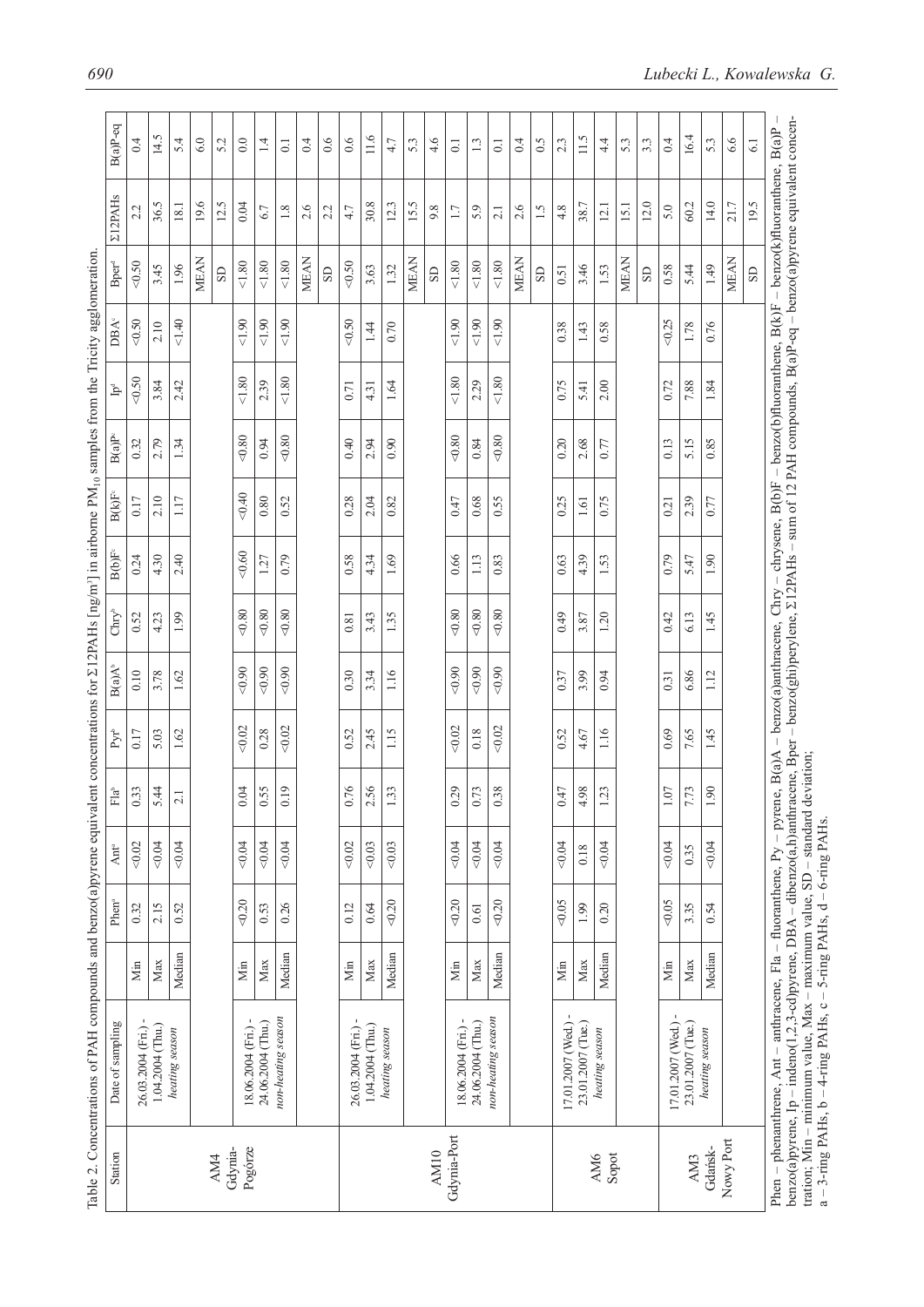| Table 3. Concentrations of PAHs in ambient airborne particulate matter in various areas worldwide. |  |  |  |  |  |
|----------------------------------------------------------------------------------------------------|--|--|--|--|--|
|                                                                                                    |  |  |  |  |  |
|                                                                                                    |  |  |  |  |  |

| Area                                | Survey year    | PM type                  | N                        | ΣNPAHs<br>$[ng/m^3]$ | B(a)P<br>$[ng/m^3]$      | Reference |
|-------------------------------------|----------------|--------------------------|--------------------------|----------------------|--------------------------|-----------|
| Gdańsk, Sopot, Gdynia (Poland)      | 2004-07        | $PM_{10}$                | 12                       | $0.04 - 60.2$        | $0.13 - 5.15$            | This work |
| Preila, Curonian Spit (Lithuania)   | 1980-1994      | $\overline{a}$           | $\frac{1}{2}$            |                      | $0.02 - 25.08$           | $[32]$    |
| Prague (Czech Republic)             | 2000-01        | $PM_{10}$                | 13                       | 11-343               | $0.1 - 8.9$              | $[33]$    |
| Rügen (Germany)                     | 1996           | $\overline{\phantom{0}}$ | $\overline{\phantom{a}}$ | $0.03 - 8.77$        | $\overline{\phantom{0}}$ | $[34]$    |
| Berlin (Germany)                    | 2000           | PM<7.1 µm                | 12                       | up to 15.87          | up to 1.07               | $[35]$    |
| Athens (Greece)                     | 2003           | $\overline{\phantom{m}}$ | 14                       | $0.44 - 13.2$        | $0.02 - 1.36$            | $[25]$    |
| Heraklion (Greece)                  | 2000-02        | $\overline{\phantom{0}}$ | 24                       | 3.2-44.9             | $0.11 - 3.07$            | $[12]$    |
| Eastern Mediterranean Sea           | 2001-02        | $\overline{\phantom{0}}$ | 24                       | $0.2 - 7.27$         | $0.004 - 0.363$          | $[36]$    |
| Venice (Italy)                      | 2003           | $\mathrm{PM}_{10}$       | $\overline{\phantom{a}}$ |                      | $0.02 - 3.22$            | $[37]$    |
| Turin (Italy)                       | 2002-04        | $PM_{2.5}$               | $\overline{\phantom{a}}$ | $\overline{a}$       | 0.015-2.354              | $[38]$    |
| Rome (Italy)                        | 1996-98        | $PM_{10}$                | 11                       | 1.3-17.3             |                          | $[7]$     |
| Zaragoza (Spain)                    | 2001-02        | $PM_{10}$                | 17                       | 0.4-30.22            | $0.03 - 2.11$            | $[22]$    |
| Gothenburg, traffic tunnel (Sweden) | 2000           | $\overline{\phantom{m}}$ | 29                       | 35-330               | $0.48 - 2.8$             | $[23]$    |
| Zagreb (Croatia)                    | 1998           | $\overline{\phantom{0}}$ | $\overline{\phantom{a}}$ |                      | $0.01 - 14.17$           | $[39]$    |
| 6 towns in Europe                   | 2002-03        | $PM_{10}$                | 32                       | 2.93-55.1            | $0.05 - 3.15$            | $[18]$    |
| Vienna (Austria)                    | 1995-96        | $\frac{1}{2}$            | 16                       | $2 - 113$            | $\overline{a}$           | $[40]$    |
| forest in Finland                   | 2003           | $\overline{\phantom{0}}$ | 17                       | $1-6.3$              | $\overline{\phantom{0}}$ | $[41]$    |
| 6 sites in Flanders (Belgium)       | 2001-03        | $\overline{\phantom{0}}$ | 16                       | $0.7 - 14.1$         | $0.01 - 1.27$            | $[42]$    |
| London (U.K.)                       | 1995-96        | <b>TSP</b>               | 16                       | 0.23-32.04           | $0.01 - 2.88$            | $[43]$    |
| Lake Balaton (Hungary)              | 2002-03        | TSP                      | 13                       | $0.3 - 52$           | $0.02 - 4.3$             | $[44]$    |
| Tianjin (China)                     | $\overline{a}$ | <b>TSP</b>               | 16                       | 7-2165               | 1.22-219                 | $[45]$    |
| Beijing (China)                     | 2005-06        | PM <sub>2.5</sub>        | 16                       | 5-1062               | $\overline{a}$           | $[46]$    |
| Nanjing (China)                     | 2004           | PM <sub>2.5</sub>        | 17                       | 12-178               | $0.6 - 12$               | $[47]$    |
| Hong Kong (China)                   | 2000-01        | $PM_{10}$                | 16                       | 2-297                | $0.07 - 15.49$           | $[48]$    |
| Shanghai (China)                    | 2002-03        | PM <sub>2.5</sub>        | $\overline{\phantom{a}}$ | 1.3-125.6            | $\frac{1}{2}$            | $[49]$    |
| Guangzhou (China)                   | 2001           | $PM_{10}$                | >16                      | 7.4-159.4            | 0.52-15.38               | $[50]$    |
| Wajima, Ishikawa (Japan)            | 2004-05        | $\overline{\phantom{m}}$ | 9                        | $0.12 - 0.52$        | $0.01 - 0.03$            | $[51]$    |
| Higashi Hiroshima (Japan)           | 2006-07        | $PM_{10}$                | 13                       | up to $\sim$ 5.5     | $0.52 + (-0.42)$         | [6]       |
| Shizuoka (Japan)                    | 2001-02        | $PM_{2.5}$               | 21                       | $1.0 - 8.4$          | 0.08-0.903               | $[52]$    |
| Seoul (Korea)                       | 1992-94        | TSP                      | 20                       | 7.74-265             | $0.55 - 4.15$            | $[53]$    |
| Kuala Lumpur (Malaysia)             | 1997           | $\frac{1}{2}$            | $\overline{\phantom{0}}$ | 48                   |                          | $[54]$    |
| central Taiwan                      | 2004           | $\overline{\phantom{m}}$ | 21                       | 13.5-33              | 0.285-0.510              | $[55]$    |
| Ho Chi Minh City (Vietnam)          | 2005-06        | $\qquad \qquad -$        | 11                       | $7.6 - 19$           | $0.6 - 1.4$              | $[56]$    |
| Jakarta (Indonesia)                 | 1992-94        | TSP                      | 20                       | 13.3-177             | $0.83 - 10.2$            | $[53]$    |
| Bangkok (Thailand)                  | 1992-94        | <b>TSP</b>               | 20                       | 4.97-74              | $0.18 - 2.44$            | $[53]$    |
| Mumbai (India)                      | 1996           | $PM_{10}$                | $\tau$                   | 24.5-38.8            |                          | $[57]$    |
| Tehran (Iran)                       | 2004-05        | $PM_{10}$                | 16                       | 44.1-130             | 1.41-3.82                | $[58]$    |
| Algiers (Algeria)                   | 1998           | $PM_{10}$                | $11\,$                   | 5.5-43.4             | $0.07 - 2.1$             | $[59]$    |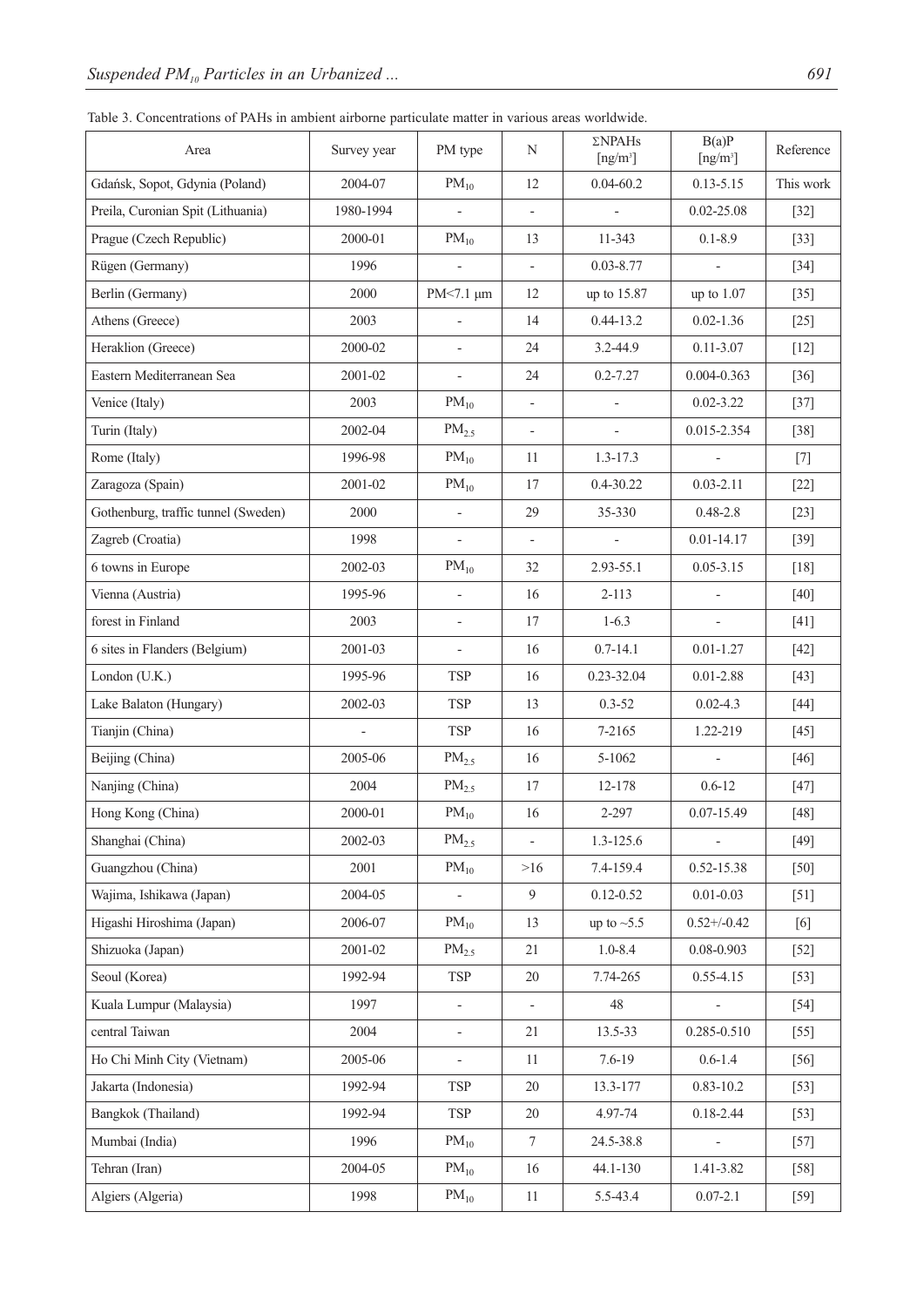| Area                            | Survey year | PM type                  | N                        | $\Sigma$ NPAHs<br>$\lceil$ ng/m <sup>3</sup> $\rceil$ | B(a)P<br>$\lceil ng/m^3 \rceil$ | Reference |
|---------------------------------|-------------|--------------------------|--------------------------|-------------------------------------------------------|---------------------------------|-----------|
| 16 sites in Canada              | 2000-01     | $\overline{a}$           | 9                        | $0.7 - 66.2$                                          |                                 | [60]      |
| Chicago (USA)                   | 1995-97     |                          | 14                       | 4.4-89.3                                              |                                 | [61]      |
| Galveston Bay, Texas (USA)      | 1995-96     | $\overline{\phantom{a}}$ | $>39$                    | $0.217 - 4.811$                                       | $0.006 - 0.3$                   | $[62]$    |
| Baltimore, Chesapeake Bay (USA) | 1997        |                          | 23                       | $0.137 - 8.26$                                        | $0.004 - 0.641$                 | $[26]$    |
| Mexico (Mexico)                 | 1997        | $PM_{10}$                | 15                       | 4.85-9.40                                             | $0.44 - 2.50$                   | $[63]$    |
| Rio de Janeiro (Brazil)         | 1999        | <b>TSP</b>               | 16                       | $22.5 - 24.4$                                         | $0.94 - 1.52$                   | [64]      |
| Porto Alegre (Brazil)           | 2001-02     | $PM_{10}$                | $\overline{\phantom{a}}$ |                                                       | $0.012 - 10.99$                 | $[65]$    |
| São Paulo (Brazil)              | 2002        | $PM_{2.5-10}$            | 13                       | 5.41-20.8                                             | $0.33 - 3.28$                   | [66]      |
| Melbourne (Australia)           | 1992-94     | <b>TSP</b>               | 20                       | 1.68-21.53                                            | $0.02 - 0.83$                   | $[53]$    |
| North Pacific and Arctic Ocean  | 2003        | <b>TSP</b>               | 15                       | $0.02 - 4.38$                                         | $0.003 - 0.61$                  | $[67]$    |
| Spitzbergen Island (Norway)     | 1998-99     | $PM_{10}$                | 13                       | $0.6 - 2$                                             | < 0.1                           | [68]      |
| Ross Sea coast (Antarctica)     | 1991-93     | $PM_{10}$                | 13                       | $0.01 - 0.7$                                          | $< 0.0004 - 0.055$              | $[69]$    |

Table 3. Continued.

 $PM$  – particulate matter, N – number of PAH compounds analysed,  $B(a)P$  – benzo(a)pyrene, TSP – total suspended particles

Table 4. Pearson correlation coefficients between Σ12PAHs contents in airborne PM<sub>10</sub> and meteorological variables for samples collected in the heating season.

| Station         | N  |                 | $\ddot{}$ | <b>RH</b>                | <b>SR</b>             | WS                       | Frequency of wind directions |         |                          |           |                          |           |                          |         |
|-----------------|----|-----------------|-----------|--------------------------|-----------------------|--------------------------|------------------------------|---------|--------------------------|-----------|--------------------------|-----------|--------------------------|---------|
|                 |    |                 | [°C]      | $[\%]$                   | $\lceil W/m^2 \rceil$ | $\lceil m/s \rceil$      | N                            | NF.     | E                        | <b>SE</b> | S                        | <b>SW</b> | W                        | NW      |
| AM4             | 7  |                 | 0.41      | $-0.18$                  | 0.02                  | $-0.52$                  | $-0.12$                      | $-0.36$ | $-0.61$                  | $0.78*$   | 0.75                     | 0.09      | 0.55                     | $-0.24$ |
| AM10            |    |                 | 0.52      | 0.27                     | 0.48                  | $-0.94*$                 | 0.38                         | 0.28    | $0.77*$                  | $-0.11$   | $\overline{\phantom{0}}$ | $-0.36$   | $-0.11$                  | $-0.37$ |
| AM <sub>6</sub> |    | $\Sigma12$ PAHs | $-0.85*$  | 0.46                     | 0.42                  | $-0.81*$                 | $\overline{\phantom{0}}$     |         | $\overline{\phantom{0}}$ | 0.15      | $-0.28$                  | $-0.34$   | 0.19                     | 0.72    |
| AM3             | 7  |                 | $-0.88*$  | $\overline{\phantom{a}}$ | 0.49                  | $\overline{\phantom{0}}$ |                              |         |                          |           |                          |           | $\overline{\phantom{0}}$ |         |
| all sites       | 28 |                 | $-0.47*$  | 0.16                     | 0.10                  | $-0.67*$                 | 0.05                         | $-0.06$ | 0.17                     | 0.17      | 0.05                     | $-0.15$   | 0.14                     | $-0.11$ |

\* statistically significant ( $p$ < 0.05)

N – number of samples, t – temperature, RH – relative humidity, SR – solar radiation, WS – wind speed, N-NW – wind directions

non-heating season (0.4 ng/m<sup>3</sup>). The B(a)P-eq index relates to the whole PAH fraction and is a better measure of carcinogenicity than the concentration of just benzo(a)pyrene, which is especially liable to photodegradation [22].

In this study, no strong relationship was found between the concentrations of benzo(a)pyrene and  $PM_{10}$  particles  $(r=0.45, p<0.05)$ ; only for station AM10 (Gdynia-Port) was the relationship clear ( $r=0.93$ ,  $p<0.05$ ). Therefore, it is not possible to reliably predict the level of PAH pollution solely on the basis of *in situ* measurements of PM<sub>10</sub> concentration. The mass concentration of airborne particulates is an important index of air quality, but other characteristics, such as particle size distribution, morphology, and detailed chemical speciation, including PAH levels, are necessary to evaluate the potential health hazards [23]. The lack of seasonality in  $PM_{10}$  concentration contrasts markedly with the distinct seasonal trend in PAH contents in samples from the Tricity. Similar observations were reported in Mediterranean Europe [5].

Directive No. 2004/107/EC of the European Union [24] set the average annual target of the benzo(a)pyrene content in the airborne  $PM_{10}$  fraction at 1 ng/m<sup>3</sup>. This directive envisages that this air quality criterion should be achieved by  $31<sup>st</sup>$  December 2012, where this is technically possible and economically justified. During the heating season, there were 2 to 5 cases of daily B(a)P concentration that exceeded the 1 ng/m<sup>3</sup> threshold at particular stations, but in the non-heating season this threshold was not exceeded.

# Correlations of PAHs with Meteorological Data

Table 4 lists Pearson correlation coefficients between Σ12PAHs contents and meteorological variables for samples taken in the heating season. Concentrations of individ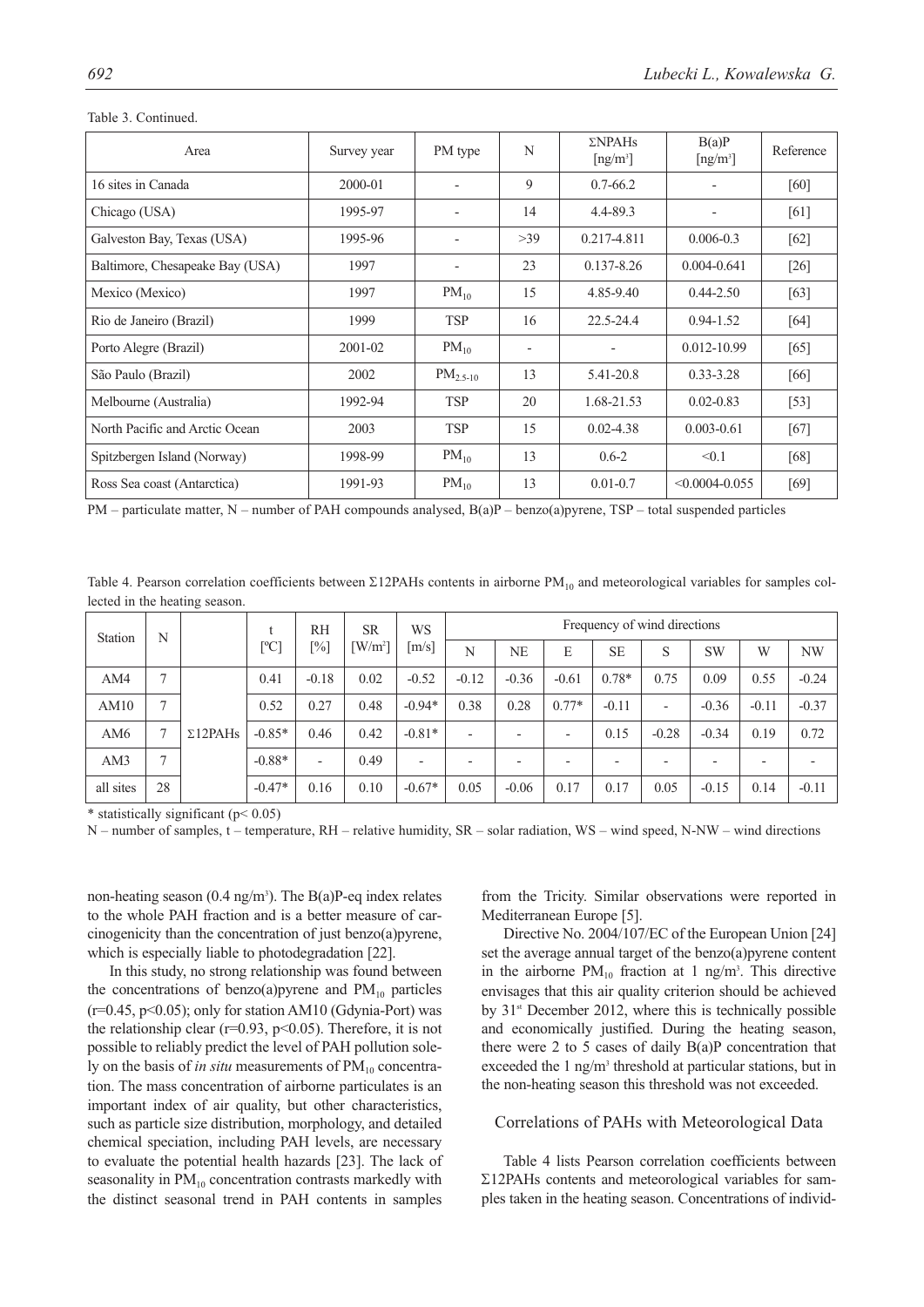ual PAH compounds were mostly below quantification levels for samples collected during the non-heating period, so these samples were excluded from correlation analysis. Taking into account all four sites examined in this study, the Σ12PAHs concentration was negatively correlated with ambient temperature ( $r = -0.47$ ,  $p < 0.05$ ). A similar relationship was also found in other areas worldwide, where distinct seasonal changes in outdoor temperature are recorded throughout the year, e.g. in a suburban area of Athens [25] and at Higashi Hiroshima in Japan [6]. Surprisingly, however, at sites AM4 and AM10 this correlation was positive and not statistically significant, most probably because of the smaller differences in temperature at these stations compared to stations AM6 and AM3 and/or different PAH sources.

On the basis of a correlation matrix we notice that the relationship between the PAH pollution level of  $PM_{10}$  particles and such parameters as relative humidity and solar radiation is not clear, in contrast to the study conducted in Zaragoza (Spain) by Callén et al. [22]. In general, a distinct negative correlation was found between Σ12PAHs contents and wind speed. This relationship is consistent with the findings of other authors [25], who observed that stable weather conditions (i.e. low wind speed) lead to elevated PAH concentrations in ambient air; the dispersion of PAHs in the atmosphere is more intensive as wind speed increases. Moreover, higher wind speed accelerates the volatilization of PAHs, which leads to higher gas-phase concentrations [26].

Correlation analysis shows that it is difficult to find a direct link between the PAH pollution of airborne particles and the frequency of occurrence of particular local wind directions at the sites investigated. Similar findings were obtained by St-Amand et al. [27] in the vicinity of Ottawa, Canada. However, correlation coefficients were high, e.g. at station AM4 for a SE wind, but wind from this direction was reported for only two days. Interestingly, local wind directions could be different from those recorded at a greater height, which are associated with the long-range transport of pollutants. Using the atmospheric HYSPLIT model, Lewandowska et al. [28] estimated for the atmosphere over Gdynia that the directions of air masses at 500 m and 1000 m largely coincided and usually differed from the masses measured at 20 m in September 2007. This indicates that local wind patterns recorded at 10 m above ground level relate to local sources of PAHs and should not be uncritically correlated with distant sources.

Finally, it should be emphasized that the study of the relationship between PAH levels in airborne particles and meteorological data cannot be carried out properly without considering other factors, like seasonality in emission patterns.

# Influx of Airborne PAHs to the Gulf of Gdańsk

The annual direct atmospheric input of PAHs associated with  $PM_{10}$  particles into the waters of the Gulf of Gdańsk (area 4,940 km2 ) from the land area located on the western side of the Gulf was estimated using a simple box approach. The frequency of directions of wind  $({\sim} 46\%)$  and its relevant average speed ( $\sim$  4.3 m/s) conducive to this atmospheric transport were determined on the basis of the meteorological data given by Kwiecień [10]. Assuming that particle-bound PAHs (with average concentrations equal to  $\sim$  5 ng/m<sup>3</sup> for Σ12PAHs and  $\sim$  0.35 ng/m<sup>3</sup> for benzo(a)pyrene) pass through an air section 50 km wide and 50 m high, one can estimate that the annual atmospheric influx toward the sea amounts to  $\sim 800 \text{ kg}$  ( $\sim 160 \text{ g/km}^2$ /year) of  $\Sigma$ 12PAHs and  $\sim$ 55 kg ( $\sim$ 11 g/km<sup>2</sup>/year) of benzo(a)pyrene. These assessed inflows account for ~21% of  $\Sigma$ 12PAHs and ~15% of B(a)P of the total annual load deposited in sediments (total loads of  $\Sigma$ 12PAHs (760 g/km<sup>2</sup>/year) and B(a)P (72 g/km<sup>2</sup>/year) were taken from [29]), provided that all  $PM_{10}$  particles entering the investigated section sink within the area of the Gulf and that the return flux (i.e. from sea to land) is negligible. For comparison, Lewandowska et al. [28] found that atmospheric carbon input accounts for up to 18% of total carbon fluxes into Baltic coastal waters. The estimated values of dry deposition of benzo(a)pyrene to surface waters that may be transferred to bottom sediments are in agreement with those modeled within the framework of EMEP (Co-operative Program for Monitoring and Evaluation of the Long Range Transmission of Air Pollutants in Europe) modeling studies. EMEP assessed that the annual deposition flux of airborne benzo(a)pyrene to Gulf of Gdańsk varied from 5 to 20 g/km2 /year in 2006 [8].

However, the results obtained in our work may be underestimated, because average annual concentrations of benzo(a)pyrene recorded during the monitoring program conducted by the regional inspectorate for environmental protection in the period 2005-09 were significantly higher  $(0.8-3.4 \text{ ng/m}^3)$  [15]. Moreover, the assumed height of the air section seemed to be too low, given the fact that the mixing layer height, which is crucial to the transport and dispersion of pollutants, is of the order of  $10<sup>2</sup>$ -10<sup>3</sup> meters for the area in question [30]. On the other hand, it should be noted that small (especially <2.5 μm) airborne particles (with associated pollutants) can be transported over long distances, e.g. the horizontal advection scale over Baltic Sea for marine aerosol particles of radius 1 μm can be as high as 10<sup>2</sup>-10<sup>3</sup> km, according to calculations carried out by Petelski [30], whereas the Gulf stretches no farther than  $10<sup>2</sup>$ km from the Tricity shoreline.

The dry deposition flux (F) of contaminants from the atmosphere to the Earth's surface can be determined indirectly as the product of dry deposition velocity  $(V_d)$  and the ambient concentration (c) of a given pollutant (i.e.  $F = V_d \times$ c) [31]. Based on the above-mentioned formula, and assuming that wet deposition is negligible and the average concentration of  $B(a)P$  over the Gulf of Gdańsk is equal to  $\sim 0.3$ ng/m3 [8], we may calculate that the mean dry deposition velocity of particle-bound benzo(a)pyrene varies from ~0.05 to ~0.21 cm/s.

### **Conclusions**

This study reveals that PAH pollution of ambient airborne  $PM_{10}$  particles is a serious problem in the Tricity area. The major conclusions to be drawn are as follows: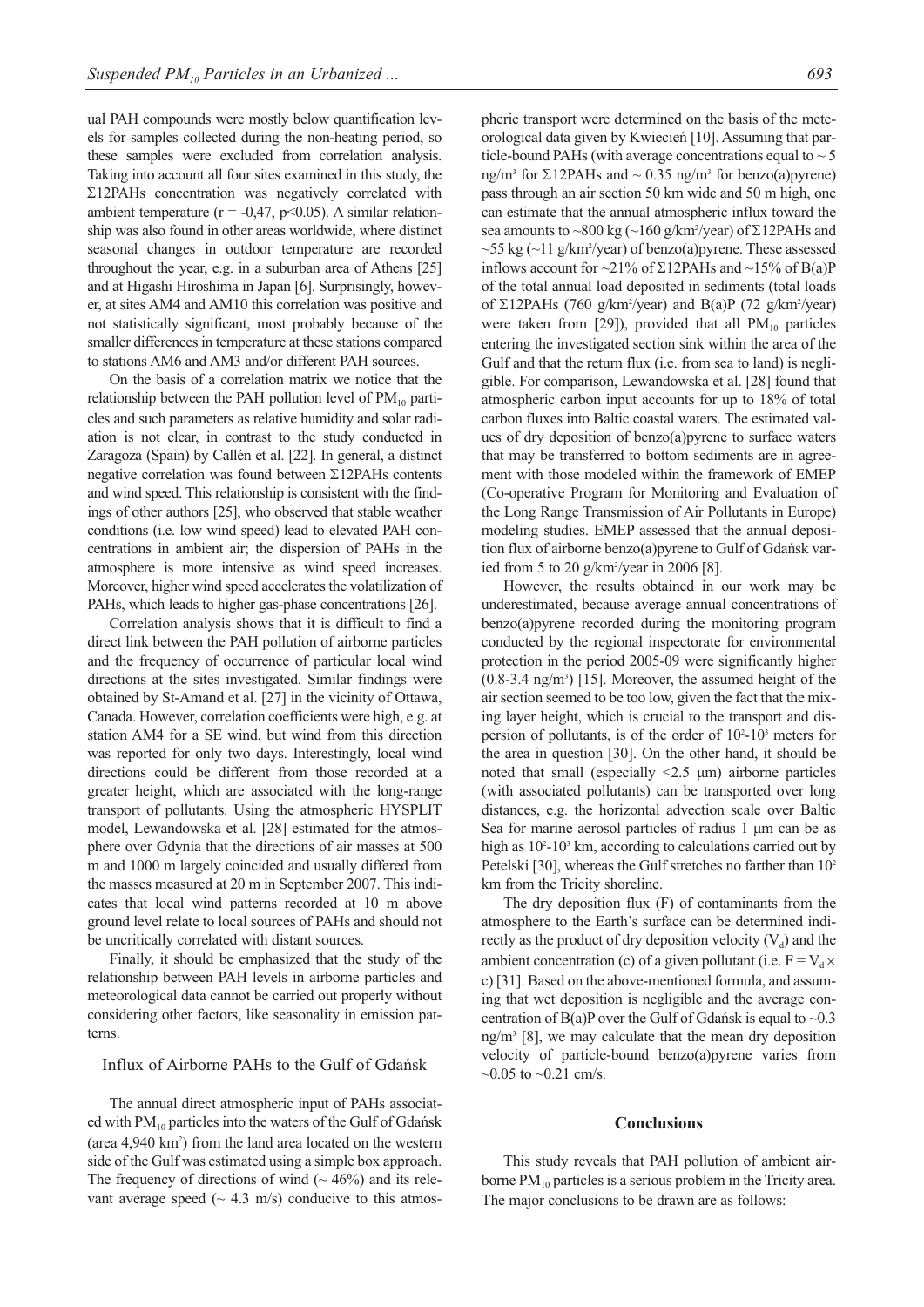- a) there are distinct seasonal fluctuations of particulate PAH concentrations in the air, with the highest levels being found in the heating season
- b) benzo(a)pyrene is a good marker of the whole group of PAHs associated with  $PM_{10}$  particles, and concentrations of this compound during the heating season often exceeded the air quality guidelines set by the European **Union**
- c) mass concentrations of  $PM_{10}$  particulate matter proved to be an inadequate measure of PAH pollution
- d) ambient temperature and wind speed strongly affect the distribution of particulate PAHs in the study area
- e) atmospheric input is an important source of PAHs deposited in the sediments of the Gulf of Gdańsk.

### **Acknowledgements**

This work was carried out within the framework of the statutory project of IO-PAS (Temat II.4), Sopot and partly funded by the Polish Ministry of Science and Higher Education (contract No. 4246/B/P01/2008/34). Our thanks go to Ms. Krystyna Szymańska (managing director) and Mr. Tomasz Kołakowski of the ARMAAG Foundation for providing samples of air particulate matter and meteorological data.

# **References**

- 1. ATSDR. Toxicological profile for polycyclic aromatic hydrocarbons. Agency for Toxic Substances and Disease Registry, U.S. Department of Health and Human Services – Public Health Service,
- http://www.atsdr.cdc.gov/toxprofiles/tp69.html, **1995**.
- 2. IARC. Some non-heterocyclic polycyclic aromatic hydrocarbons and some related exposures. IARC monographs on the evaluation of carcinogenic risks to humans, vol. 92, IARC Working Group on the Evaluation of Carcinogenic Risks to Humans.
- 3. RAVINDRA K., SOKHI R., VANGRIEKEN R. Atmospheric polycyclic aromatic hydrocarbons: Source attribution, emission factors and regulation. Atmos. Environ. **42**, 2895, **2008**.
- 4. WHO. Polycyclic aromatic hydrocarbons (PAHs). In WHO, Air quality guidelines – second edition, WHO Regional Office for Europe, Copenhagen, chapter 5.9, pp. 1-24, **2000**.
- 5. AMODIO M., CASELLI M., DEGENNARO G., TUTINO M. Particulate PAHs in two urban areas of Southern Italy : Impact of the sources, meteorological and background conditions on air quality. Environ. Res. **109**, 812, **2009**.
- 6. THAM Y.W.F., TAKEDA K., SAKUGAWA H. Polycyclic aromatic hydrocarbons (PAHs) associated with atmospheric particles in Higashi Hiroshima, Japan: Influence of meteorological conditions and seasonal variations. Atmos. Res. **88**, 224, **2008**.
- 7. CECINATO A., MARINO F., DIFILIPPO P., LEPORE L., POSSANZINI M. Distribution of n-alkanes, polynuclear aromatic hydrocarbons and nitrated polynuclear aromatic hydrocarbons between the fine and coarse fractions of inhalable atmospheric particulates. J. Chromatogr. A **846**, 255, **1999**.
- 8. EMEP. Persistent organic pollutants in the environment. EMEP Status Report 3/2008, European Monitoring and Evaluation Program,
- http://emep.int/publ/common\_publications.html, **2008**. 9. TÖLLE A. Gdańsk. Cities **25**, 107, **2008**.
- 10. KWIECIEŃ K. The climate. In A. MAJEWSKI (Ed.), Gulf of Gdańsk. Institute of Meteorology and Water Management, Wydawnictwa Geologiczne: Warszawa, pp. 66-119, **1990** [In Polish].
- 11. POLKOWSKA Ż., ASTEL A., GRYNKIEWICZ M., GÓRECKI T., NAMIEŚNIK J. Studies on intercorrelation between ions co-occurring in precipitation in the Gdańsk-Sopot-Gdynia Tricity (Poland). J. Atmos. Chem. **41**, 239, **2002**.
- 12. TSAPAKIS M., STEPHANOU E.G. Occurrence of gaseous and particulate polycyclic aromatic hydrocarbons in the urban atmosphere: study of sources and ambient temperature effect on the gas/particle concentration and distribution. Environ. Pollut. **133**, 147, **2005**.
- 13. MOTELAY-MASSEI A., GARBAN B., TIPHAGNE-LARCHER K., CHEVREUIL M., OLLIVON D. Mass balance for polycyclic aromatic hydrocarbons in the urban watershed of Le Havre (France): Transport and fate of PAHs from the atmosphere to the outlet. Water Res. **40**, 1995, **2006**.
- 14. WESOLOWSKI M., SUCHACZ B., HALKIEWICZ J. The analysis of seasonal air pollution pattern with application of neural networks. Anal. Bioanal. Chem. **384**, 458, **2006**.
- 15. WIOŚ. Reports on the state of the environment in the province of Pomerania. [In Polish]. Wojewódzki Inspektorat Ochrony Środowiska w Gdańsku, Biblioteka Monitoringu Środowiska, Gdańsk, http://www.gdansk.wios.gov.pl/, **2006-2010** [In Polish].
- 16. CHANG K.-F., FANG G.-C., CHEN J.C., WU Y.S. Atmospheric polycyclic aromatic hydrocarbons (PAHs) in Asia: A review from 1999 to 2004. Environ. Pollut. **142**, 388, **2006**.
- 17. HUANG X.-F., HE L.-J., HU M., ZHANG Y.-H. Annual variation of particulate organic compounds in  $PM_{2.5}$  in the urban atmosphere of Beijing. Atmos. Environ. **40**, 2449, **2006**.
- 18. SAARNIO K., SILLANPÄÄ M., HILLAMO R., SANDELL E., PENNANEN A.S., SALONEN R.O. Polycyclic aromatic hydrocarbons in size-segregated particulate matter from six urban sites in Europe. Atmos. Environ. **42**, 9087, **2008**.
- 19. PORTET-KOLTALO F., OUKEBDANE K., ROBIN L., DIONNET F., DESBÈNE P.L. Quantification of volatile PAHs present at trace levels in air flow by aqueous trapping – SPE and HPLC analysis with fluorimetric detection. Talanta. **71**, 1825, **2007**.
- 20. SAFE S.H. Hazard and risk assessment of chemical mixtures using the toxic equivalency factor approach. Environ. Health Persp. **106**, (4), 1051, **1998**.
- 21. NISBET I.C.T., LAGOY P.K. Toxic equivalency factors (TEFs) for polycyclic aromatic hydrocarbons (PAHs). Regul. Toxicol. Pharm. **16**, 290, **1992**.
- 22. CALLÉN M.S., DELACRUZ M.T., LÓPEZ J.M., MURIL-LO R., NAVARRO M.V., MASTRAL A.M. Long-range atmospheric transport and local pollution sources on PAH concentrations in a South European urban area. Fulfilling of the European Directive. Water Air Soil Poll. **190**, 271, **2008**.
- 23. WINGFORS H., SJÖDIN Å., HAGLUND P., BRORSTRÖM-LUNDÉN E. Characterisation and determination of profiles of polycyclic aromatic hydrocarbons in a traffic tunnel in Gothenburg, Sweden. Atmos. Environ. **35**, 6361, **2001**.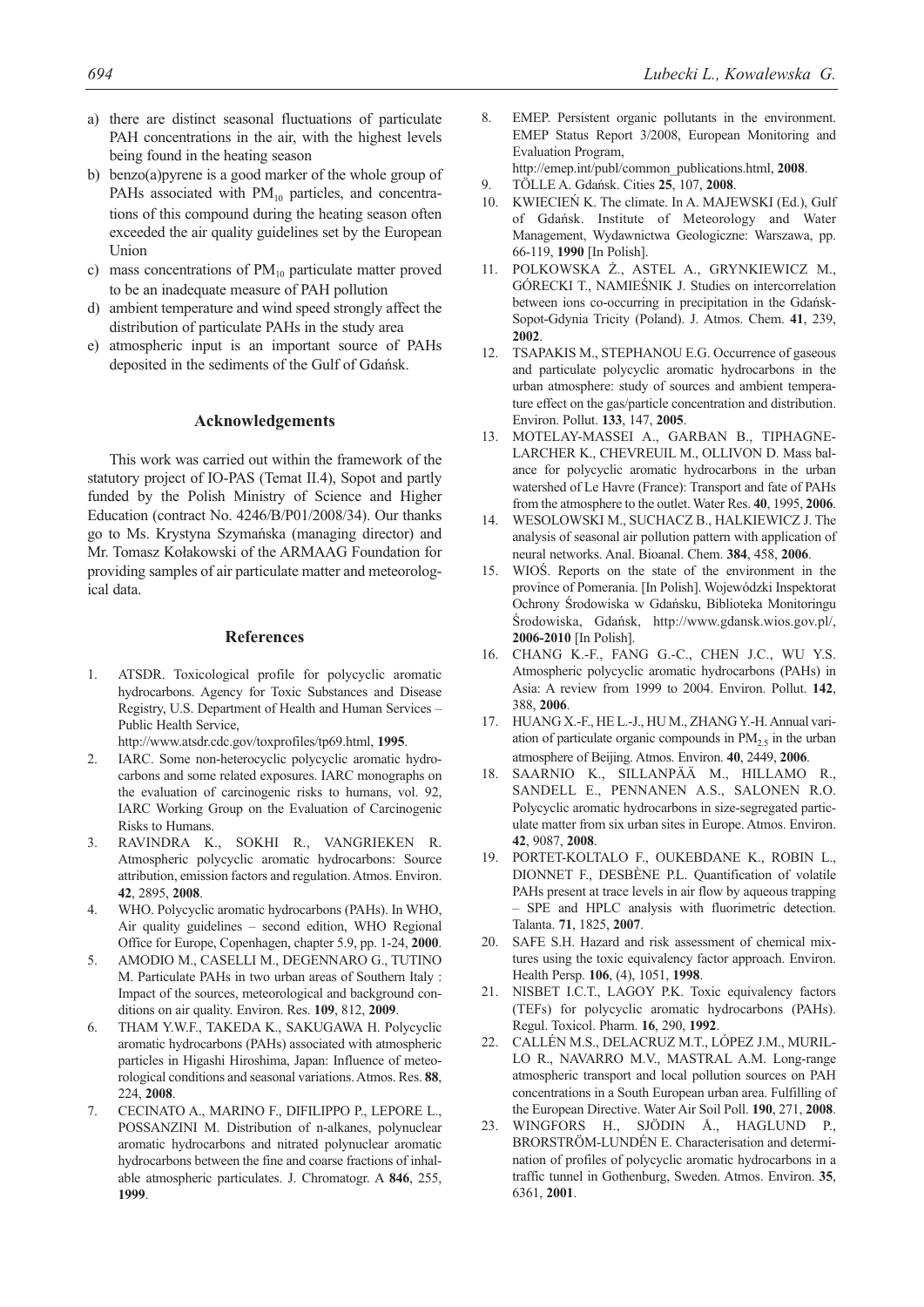- 24. EU. Directive 2004/107/EC of the European Parliament and of the Council of 15 December 2004 relating to arsenic, cadmium, mercury, nickel and polycyclic aromatic hydrocarbons in ambient air. Official Journal of the European Union, Brussels, L 23, 26.1.2005, **2005**. http://monographs.iarc.fr/ENG/Monographs/vol92/index.php, **2010**.
- 25. VASILAKOS CH., LEVI N., MAGGOS TH., HATZIANESTIS J., MICHOPOULOS J., HELMIS C. Gasparticle concentration and characterization of sources of PAHs in the atmosphere of a suburban area in Athens, Greece. J. Hazard. Mater. **140**, 45, **2007**.
- 26. DACHS J., GLENN IV T.R., GIGLIOTTI C.L., BRUNCI-AK P., TOTTEN L.A., NELSON E.D., FRANZ T.P., EISENREICH S.J. Processes driving the short-term variability of polycyclic aromatic hydrocarbons in the Baltimore and northern Chesapeake Bay atmosphere, USA. Atmos. Environ. **36**, 2281, **2002**.
- 27. ST-AMAND A.D., MAYER P.M., BLAIS J.M. Seasonal trends in vegetation and atmospheric concentrations of PAHs and PBDEs near a sanitary landfill. Atmos. Environ. **42**, 2948, **2008**.
- 28. LEWANDOWSKA A., FALKOWSKA L., MURAWIEC D., PRYPUTNIEWICZ D., BURSKA D., BEŁDOWSKA M. Elemental and organic carbon in aerosols over urbanized coastal region (southern Baltic Sea, Gdynia). Sci. Total Environ. **408**, 4761, **2010**.
- 29. LUBECKI L., KOWALEWSKA G. Distribution and fate of polycyclic aromatic hydrocarbons (PAHs) in recent sediments from the Gulf of Gdańsk (SE Baltic). Oceanologia **52**, 669, **2010**.
- 30. PETELSKI T. Marine aerosol fluxes over open sea calculated from vertical concentration gradients. Aerosol Sci. **34**, 359, **2003**.
- 31. TERZI E., SAMARA C. Dry deposition of polycyclic aromatic hydrocarbons in urban and rural sites of Western Greece. Atmos. Environ. **39**, 6261, **2005**.
- 32. MILUKAITE A.R. Long-term trends of benzo(a)pyrene concentration on the eastern coast of the Baltic Sea. Atmos. Environ. **40**, 2046, **2006**.
- 33. BINKOVÁ B., ČERNÁ M., PASTORKOVÁ A., JELÍNEK R., BENEŠ I., NOVÁK J., ŠRÁM R.J. Biological activities of organic compounds adsorbed onto ambient air particles: comparison between the cities of Teplice and Prague during the summer and winter seasons 2000-2001. Mutat. Res. **525**, 43, **2003**.
- 34. SCHULZ H.-M., EMEIS K.-C. Sources and pathways of natural and anthropogenic hydrocarbons into the natural dump Arkona Basin (southern Baltic Sea). Environ. Geol. **39**, 839, **2000**.
- 35. FROMME H., LAHRZ T., PILOTY M., GEBHARDT H., ODDOY A., RÜDEN H. Polycyclic aromatic hydrocarbons inside and outside of apartments in an urban area. Sci. Total Environ. **326**, 143, **2004**.
- 36. TSAPAKIS M., STEPHANOU E.G., KARAKASSIS I. Evaluation of atmospheric transport as a nonpoint source of polycyclic aromatic hydrocarbons in marine sediments of the Eastern Mediterranean. Mar. Chem. **80**, 283, **2003**.
- 37. RAMPAZZO G., MASIOL M., VISIN F., RAMPADO E., PAVONI B. Geochemical characterization of  $PM_{10}$  emitted by glass factories in Murano, Venice (Italy). Chemosphere **71**, 2068, **2008**.
- 38. GILLI G., PIGNATA C., SCHILIRÒ T., BONO R., LAROSA A., TRAVERSI D. The mutagenic hazards of environmental PM<sub>2.5</sub> in Turin. Environ. Res. 103, 168, 2007.
- 39. ŠIŠOVIĆ A., ŠKRBEC A., VADJIĆ V., KALINIĆ N., HRŠAK J. PAH levels and profiles in the suspended particulate matter in Zagreb through four seasons. Environ. Monit. Assess. **74**, 217, **2002**.
- 40. ROCHA T.A.P., HORVARTH H., OLIVEIRA J.A.B.P., DUARTE A.C. Trends in alkanes and PAHs in airborne particulate matter from Oporto and Vienna: identification and comparison. Sci. Total Environ. **236**, 231, **1999**.
- 41. RISSANEN T., HYÖTYLÄINEN T., KALLIO M., KRON-HOLM J., KULMALA M., RIEKKOLA M.-L. Characterization of organic compounds in aerosol particles from a coniferous forest by GC-MS. Chemosphere **64**, 1185, **2006**.
- 42. RAVINDRA K., BENCS L., WAUTERS E., DEHOOG J., DEUTSCH F., ROEKENS E., BLEUX N., BERGHMANS P., VANGRIEKEN R. Seasonal and site-specific variation in vapour and aerosol phase PAHs over Flanders (Belgium) and their relation with anthropogenic activities. Atmos. Environ. **40**, 771, **2006**.
- 43. KENDALL M., HAMILTON R.S., WATT J., WILLIAMS I.D. Characterisation of selected speciated organic compounds associated with particulate matter in London. Atmos. Environ. **35**, 2483, **2001**.
- 44. BODNÁR E., HLAVAY J. Atmospheric deposition of polycyclic aromatic hydrocarbons on the Lake Balaton, Hungary. Microchem. J. **79**, 213, **2005**.
- 45. WU S.-P., TAO S., ZHANG Z.-H., LAN T., ZUO Q. Distribution of particle-phase hydrocarbons, PAHs and OCPs in Tianjin, China. Atmos. Environ. **39**, 7420, **2005**.
- 46. WANG X., CHENG H., XU X., ZHUANG G., ZHAO C. A wintertime study of polycyclic aromatic hydrocarbons in  $PM_{2.5}$  and  $PM_{2.5-10}$  in Beijing: Assessment of energy structure conversion. J. Hazard. Mater. **157**, 47, **2008**.
- 47. WANG G., KAWAMURA K., ZHAO X., LI Q., DAI Z., NIU H. Identification, abundance and seasonal variation of anthropogenic organic aerosols from a mega-city in China. Atmos. Environ. **41**, 407, **2007**.
- 48. GUO H., LEE S.C., HO K.F., WANG X.M., ZOU S.C. Particle-associated polycyclic aromatic hydrocarbons in urban air of Hong Kong. Atmos. Environ. **37**, 5307, **2003**.
- 49. FENG J., CHAN C.K., FANG M., HU M., HE L., TANG X. Characteristics of organic matter in  $PM<sub>2.5</sub>$  in Shanghai. Chemosphere **64**, 1393, **2006**.
- 50. BI X., SHENG G., PENG AN P., ZHIQIANG Z., FU J. Extractable organic matter in  $PM_{10}$  from LiWan district of Guangzhou City, PR China. Sci. Total Environ. **300**, 213, **2002**.
- 51. YANG X.-Y., OKADA Y., TANG N., MATSUNAGA S., TAMURA K., LIN J.-M., KAMEDA T., TORIBA A., HAYAKAWA K. Long-range transport of polycyclic aromatic hydrocarbons from China to Japan. Atmos. Environ. **41**, 2710, **2007**.
- 52. KUME K., OHURA T., NODA T., AMAGAI T., FUSAYA M. Seasonal and spatial trends of suspended-particle associated polycyclic aromatic hydrocarbons in urban Shizuoka, Japan. J. Hazard. Mater. **144**, 513, **2007**.
- 53. PANTHER B.C., HOOPER M.A., TAPPER N.J. A comparison of air particulate matter and associated polycyclic aromatic hydrocarbons in some tropical and temperate urban environments. Atmos. Environ. **33**, 4087, **1999**.
- 54. ABAS M.R.B., RAHMAN N.A., OMAR N.Y.M.J., MAAH M.J., SAMAH A.A., OROS D.R., OTTO A., SIMONEIT B.R.T. Organic composition of aerosol particulate matter during a haze episode in Kuala Lumpur, Malaysia. Atmos. Environ. **38**, 4223, **2004**.